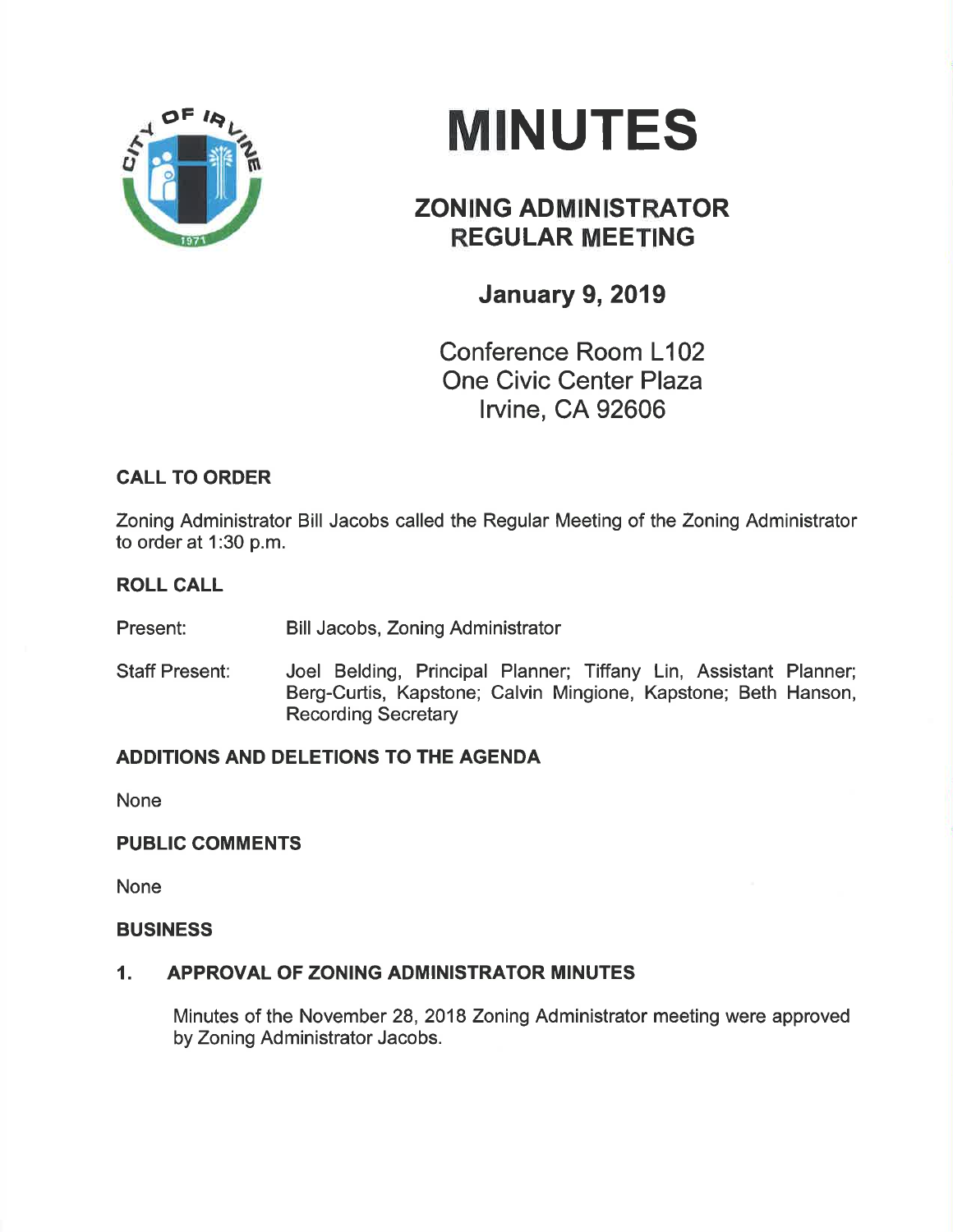Minutes of the December 12, 2018 Zoning Administrator meeting were approved by Zoning Administrator Jacobs,

#### coNDlTloNAL USE PERMIT MOD|F|CATION (00745085-PCPM, 00771248- PCPM, AND 00771256.PCPM) FOR A M|N|.WAREHOUSE AND TRANSFER OF DEVELOPMENT RIGHTS AT 2960, 2965, AND 3125 WARNER AVENUE RESPECTIVELY IN THE IRVINE BUSINESS COMPLEX (PLANNING AREA 36) 2.

Zoning Administrator Jacobs reopened the public hearing at 1:30 p.m

Zoning Administrator Jacobs continued this item to the January 23,2019 meeting

#### 3. SIGN PROGRAM MODIFICATION WITH ADMINISTRATIVE RELIEF FOR EXECUTIVE PARK LOCATED AT 2-9 EXECUTIVE CIRCLE AND 20-38 EXECUTIVE PARK IN PLANNING AREA 36 (IRVINE BUSINESS COMPLEX)

Katie Berg-Curtis, Kapstone, gave the staff report and was available to answer questions.

Zoning Administrator Jacobs opened the public hearing at 1:31 p.m

David Baab, Baab & Associates were available to answer questions

Zoning Administrator Jacobs noted that the signs were either internal to the site or were screened from public view.

Zoning Administrator Jacobs closed the public hearing at 1:35 p.m.

Adopt RESOLUTION NO. 19-1450 - A RESOLUTION OF THE ZONING ADMINISTRATOR OF THE CITY OF IRVINE, CALIFORNIA, APPROVING SIGN PROGRAM MODIFICATION 00763608-PSS WITH ADMINISTRATIVE RELIEF FOR EXECUTIVE PARK, LOCATED AT 2-9 EXECUTIVE CIRCLE AND 20-38 EXECUTIVE PARK WITHIN PLANNING AREA 36 (IRVINE BUSINESS COMPLEX), FILED BY DAVID BAAB & ASSOCIATES ON BEHALF OF IRVINE COMPANY OFFICE PROPERTIES

#### 4. SIGN PROGRAM MODIFICATION WITH ADMINISTRATIVE RELIEF FOR TARBUT V' TORAH IN TURTLE RIDGE (PLANNING AREA 27)

Calvin Mingione gave the staff report and was available to answer question

Zoning Administrator Jacobs opened the public hearing at 1:36 p.m.

Ginger Shulman, LPA, lnc. was available to answer questions.